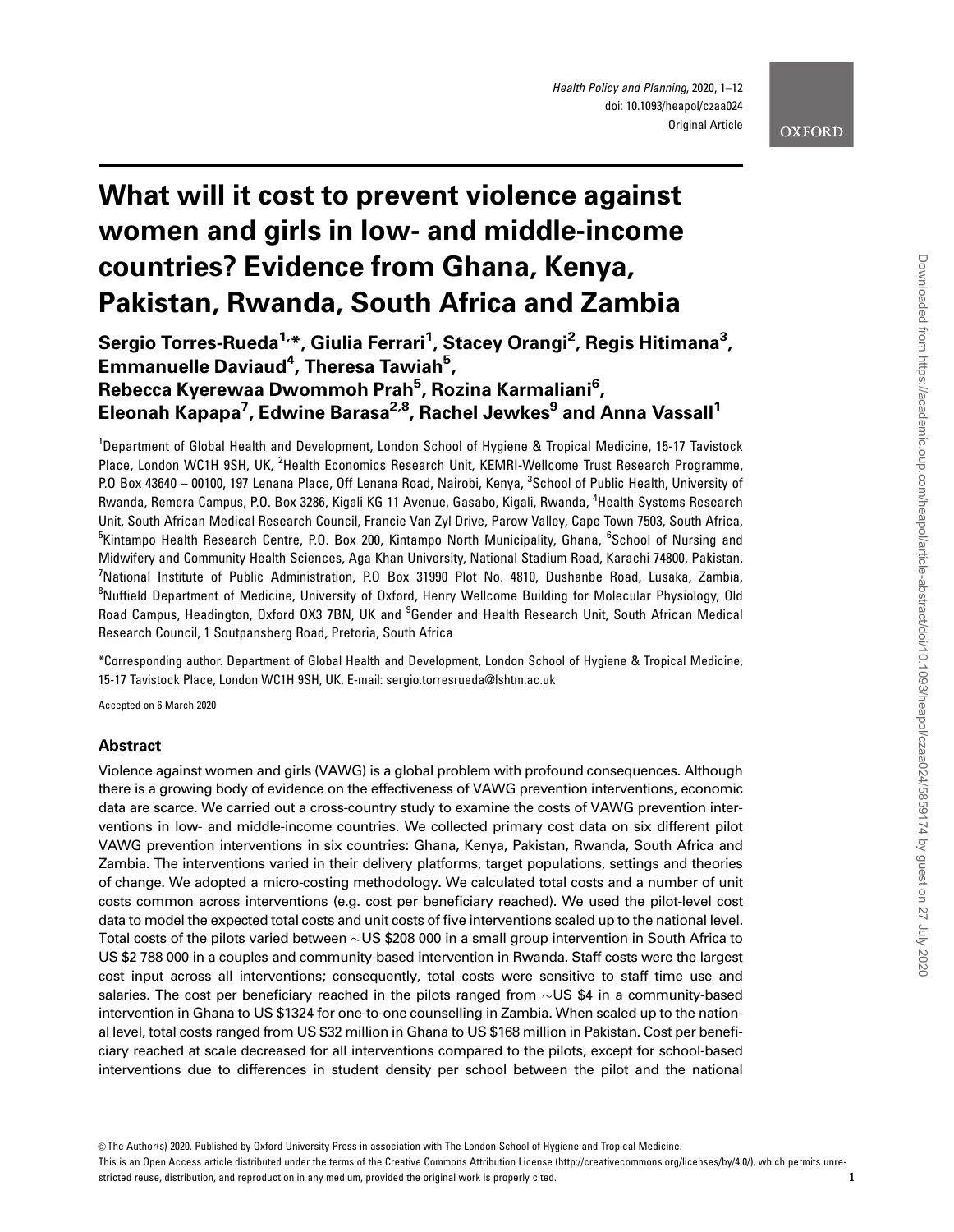average. The costs of delivering VAWG prevention vary greatly due to differences in the geographical reach, number of intervention components and the complexity of adapting the intervention to the country. Cost-effectiveness analyses are necessary to determine the value for money of interventions.

Keywords: Costs, violence against women and girls, violence prevention

#### Key Messages

- Interventions to prevent violence against women and girls (VAWG) can be delivered in a multiplicity of platforms, through different components, across various settings and with different levels of intensity. The costs involved in delivering VAWG prevention services largely reflect these intervention characteristics.
- In the six interventions costed, the cost per beneficiary ranged widely, from US \$4 in a community-based intervention in Ghana to US \$1324 for one-to-one counselling in Zambia; cost-effectiveness analyses will determine whether more resource-intensive interventions generate better value for money.
- VAWG prevention interventions are staff intensive. Staff-related costs make up the biggest proportion of costs across all interventions, and total costs are very sensitive to staff salaries. Training frontline staff is a large investment; ensuring retention of staff is essential in maintaining costs low in the long term.
- The cost per beneficiary will likely change when interventions are scaled up from pilots to the national level. Cost modelling suggests that unit costs can decrease in community-based and workshop-based interventions. Conversely, unit costs can increase in interventions with fixed platforms, such as schools, when the average ratio of students-per-school is lower at the national level than in the pilot (due to high fixed costs at the delivery site).

### Introduction

Violence against women and girls (VAWG) is a global problem with profound consequences. Between 30% and 65% of women and adolescent girls over the age of 15 years in sub-Saharan Africa, and over 40% of those in South Asia, have experienced intimate partner violence (IPV) [\(Devries](#page-11-0) et al., 2013b). A human rights violation, violence affects women and girls across all socio-economic strata and ages, in both peace and conflict settings [\(Dartnall and Jewkes,](#page-11-0) [2013\)](#page-11-0), and has serious public health, social and economic implications ([McCollister](#page-11-0) et al., 2010; Devries et al.[, 2013a;](#page-11-0) [Duvvury](#page-11-0) et al., [2013;](#page-11-0) Stockl et al.[, 2013\)](#page-11-0).

Governments and international donors, such as the United Kingdom's Department for International Development (DfID) and the World Bank, have invested in VAWG prevention pilots and programmes ([Global Gender-based Violence Task Force, 2017;](#page-11-0) [World](#page-11-0) [Bank, 2017\)](#page-11-0) in low- and middle-income countries (LMICs). The body of evidence on VAWG prevention interventions is rapidly growing and a greater understanding on effective prevention mechanisms across settings, target populations and delivery platforms is emerging [\(Department for International Development, 2014](#page-11-0); [What](#page-11-0) [Works to Prevent Violence, 2018](#page-11-0)). However, the United Kingdom's Independent Commission for Aid Impact and others have highlighted that the reach of existing VAWG-focused programmes is not commensurate with the magnitude of the challenge ([Independent](#page-11-0) [Commission for Aid Impact, 2016](#page-11-0)). Evidence on the costs of VAWG prevention is critical to support the economic analyses required to justify and plan any scale-up, yet, presently there is almost no evidence on the resource requirements of VAWG prevention to inform policymakers considering investments at scale.

Estimating the costs of public health and social interventions in LMICs requires substantial primary data collection given the dearth of routine financial reporting systems. To date, two economic evaluations of VAWG prevention interventions in LMICs have been published. Evidence on costs and cost-effectiveness are available for the Intervention with Microfinance for AIDS & Gender Equity (IMAGE), a combined microfinance and gender training intervention to prevent IPV in rural South Africa (Jan et al.[, 2011](#page-11-0)); and SASA!, a community mobilization intervention in urban Uganda [\(Michaels-](#page-11-0)[Igbokwe](#page-11-0) et al., 2016). These studies have suggested that the cost per past person-year free from IPV experience is around 2011 US \$460 (adjusted to 2016 US \$496) in SASA!. In the case of IMAGE, the intervention was potentially cost-effective, particularly at scale.

What Works to Prevent Violence against Women and Girls (What Works) is a global programme building evidence on violence prevention interventions in 13 LMICs [\(What Works to Prevent](#page-11-0) [Violence, 2018](#page-11-0)). The programme provides a unique opportunity to estimate and compare the costs of a multiplicity of delivery platforms and target populations, informing those wishing to scale up VAWG prevention further.

This study has two aims: first, to present the total costs and unit costs of six VAWG prevention interventions piloted through different platforms (communities, workshops for individuals and small groups, schools) and evaluated using randomized controlled trials as part of the 'What Works' programme (i.e. costing 'implementation in a research setting') in six countries: Ghana, Kenya, Pakistan, Rwanda, South Africa and Zambia; and second, to use these primary data to model the costs of scaling up these interventions at a national level, presenting total costs and unit costs for five of the six countries.

# Methods

#### Interventions

We collected the costs of six VAWG prevention interventions in six LMICs. These interventions were piloted and assessed using randomized controlled trials [\(What Works to Prevent Violence,](#page-11-0)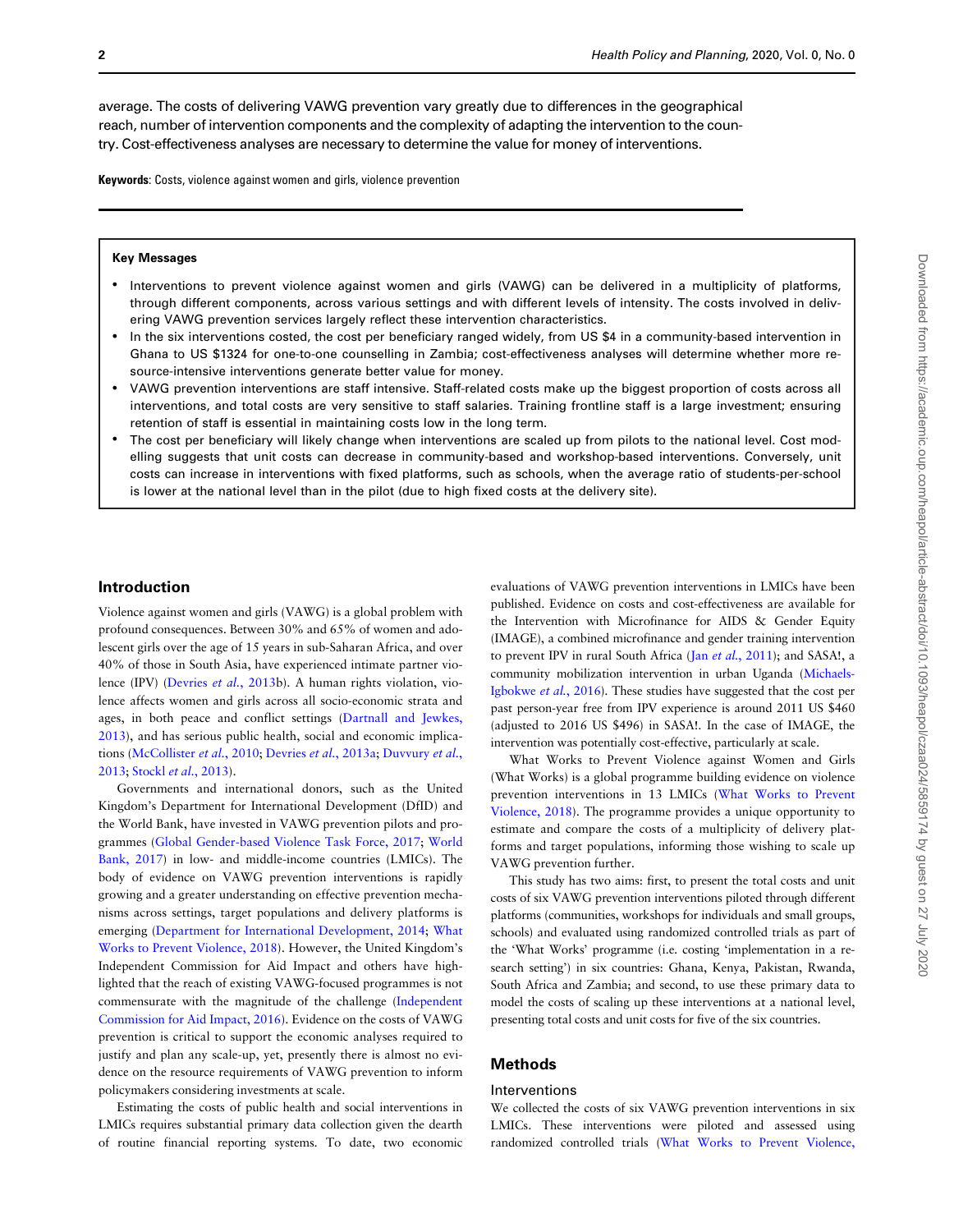[2018](#page-11-0)). Further information on the six trial can be found elsewhere (Gibbs et al.[, 2017;](#page-11-0) Kane et al.[, 2017;](#page-11-0) [McFarlane](#page-11-0) et al., 2017; [Stern](#page-11-0) et al.[, 2018;](#page-11-0) [Addo-Lartey](#page-11-0) et al., 2019; [Baiocchi](#page-11-0) et al., 2019). The interventions varied by delivery platforms: (1) social norms change interventions delivered to communities (Rural Response System, or RRS, in Ghana), (2) workshop-based small-group sessions (Stepping Stones and Creating Futures, or SSCF, in South Africa), (3) classroom-based school interventions (IMPower and Sources of Strength, or IMPower/SOS, in Kenya and the Positive Child and Youth Development Programme delivered by the organization Right to Play, or RTP, in Pakistan), (4) one-to-one sessions on mental health issues (VATU in Zambia) and (5) a combination of workshop-based small-group sessions with couples and a social norms change intervention delivered to communities (Indashyikirwa in Rwanda).

The interventions also varied in terms of setting (urban/rural), coverage (from one city to several regions), theories of change approaches (harmful gender norms change, self-defence, skills and livelihoods building) and durations of implementation (12–31 months). Full information on the interventions costed is available elsewhere [\(Jewkes](#page-11-0) et al., 2019), and a summary is presented in [Table 1](#page-3-0).

### Costing

To ensure comparability across intervention types, we developed a standardized methodology and a set of guidelines for the economic evaluation of complex (i.e. multi-component and/or multi-platform) programmes designed to prevent VAWG in LMICs [\(Ferrari](#page-11-0) et al., [2018;](#page-11-0) [2019](#page-11-0)). Our methodology follows best practice established in the Global Health Costing Consortium Reference Case ([Vassall](#page-11-0) et al.[, 2020](#page-11-0)) and is consistent with the Second US Panel on Costeffectiveness in Health and Medicine ([Sanders](#page-11-0) et al., 2016) and the CHEERS guidelines [\(Husereau](#page-11-0) et al., 2013), as well as with DfID's 'value for money' framework for the assessment of economy, efficiency, effectiveness and equity of its programmes [\(Department for](#page-11-0) [International Development, 2011\)](#page-11-0).

We estimated costs of the start-up and implementation phases. The start-up phase was divided into three sub-phases: (1) intervention development, defined as the period when the curriculum or manual of activities was initially designed, (2) adaptation, defined as the process of making the curriculum or manual specific to the target population and (3) set-up, defined as the period of community entry and training of frontline staff. The implementation phase spanned the time between when the first and last clients received the intervention.

All three sub-phases were costed for IMPower/SOS (Kenya), SSCF (South Africa) and VATU (Zambia). For RTP (Pakistan) and Indashyikirwa (Rwanda), only set-up and adaption costs were included. RTP's development sub-phase started in 2008, and resource-use data were not available; it therefore could not be costed. Indashyikirwa is a multiple-component intervention, partially based on SASA! and Journeys of Transformation (previously developed interventions) but with some newly developed components. Given the complexity of Indashyikirwa's start-up phase, it was difficult to disaggregate resources used strictly to develop new components vs adaptation of existing components. For analytical simplicity, we classified all costs as adaptation (vis-à-vis development) and tested this assumption in sensitivity analysis. For RRS (Ghana), only the set-up sub-phase was costed. The intervention was developed over 15 years prior to the pilot, and no financial records were available. Furthermore, RRS did not go through an adaptation phase before the implementation.

A full financial and economic micro-costing was carried out for each intervention. Data on resource utilization were obtained through structured interviews, review of financial records, monitoring and evaluations data and travel logbooks. For financial costs, purchase prices were used, with replacement prices for capital goods, commonly available from project records. Costs were separated by phase and sub-phase. Most costs were calculated through a bottom-up approach (measuring quantities in a granular manner at the activity and sub-activity level). When unfeasible, a top-down approach (dividing overall costs by number of outputs) was used to calculate some administration and management costs.

Costs were broken down by input type (e.g. supplies, staff salaries or utilities) and allocated to a number of activities common across interventions (management, administration, technical support, travel, maintenance/cleaning and other) and interventionspecific core activities (e.g. community sensitization or counselling). Research costs were excluded. Implementing organization monitoring and evaluation costs were included as these would be expected to be incurred in routine service delivery. Allocations between activities and sub-activities were based on staff time use and financial and programmatic records (Ferrari et al.[, 2018;](#page-11-0) [2019](#page-11-0)) (see [Supplementary Appendix](https://academic.oup.com/heapol/article-lookup/doi/10.1093/heapol/czaa024#supplementary-data) S1 for more information on the sources of resource use and price data for each type of input).

Staff time use was collected through structured interviews, timesheet review and direct observation. When volunteers did not receive a stipend, their time was valued by applying a replacement value determined as the salary of the lowest-tier health worker in each set-ting [\(Kasteng](#page-11-0) et al., 2016). Cost data were disaggregated by delivery site where possible.

Costs were collected in the currency and year in which they were incurred. They were converted to 2016 values using the World Bank gross domestic product (GDP) deflator and to US Dollars using average annual exchange rates ([OANDA, 2018](#page-11-0)). Capital costs were annuitized over the expected life of each item, and a standard 3% discount rate was applied. Start-up costs were treated as a capital item. The useful life of the different sub-phases of the start-up period was estimated to be 10 years for development, 10 years for adaptation and 5 years for set-up. The durations for the development and adaptation sub-phases were estimated by eliciting the expert opinion of senior staff members of the implementing organizations and triangulated against the evidence base in the literature (Jan [et al.](#page-11-0), [2011;](#page-11-0) [Michaels-Igbokwe](#page-11-0) et al., 2016). For the set-up sub-phase, we assumed the average length of the political cycle, as set-up activities often require political buy-in from leaders in the community and, therefore, may need to be repeated at the start of each political cycle. We tested these assumptions in sensitivity analysis.

## Descriptive cost data analysis

We calculated a total cost, as well as cost per phase, and present results by input type. We calculated three common unit costs across interventions: cost per frontline worker trained, cost per session delivered and cost per beneficiary reached. We acknowledge that the term 'unit cost' has various definitions depending on the purpose of the costing and the methodological approach. We defined a unit cost as a mean cost per unit of output, consistent with the Global Health Costing Consortium Reference Case and VAWG-specific guidelines [\(Ferrari](#page-11-0) et al., 2019; [Vassall](#page-11-0) et al., 2020). Unit costs were calculated by obtaining the total cost of the core activity (e.g. total costs of training frontline staff), including both direct and indirect costs, and dividing by the total number of units (e.g. total number of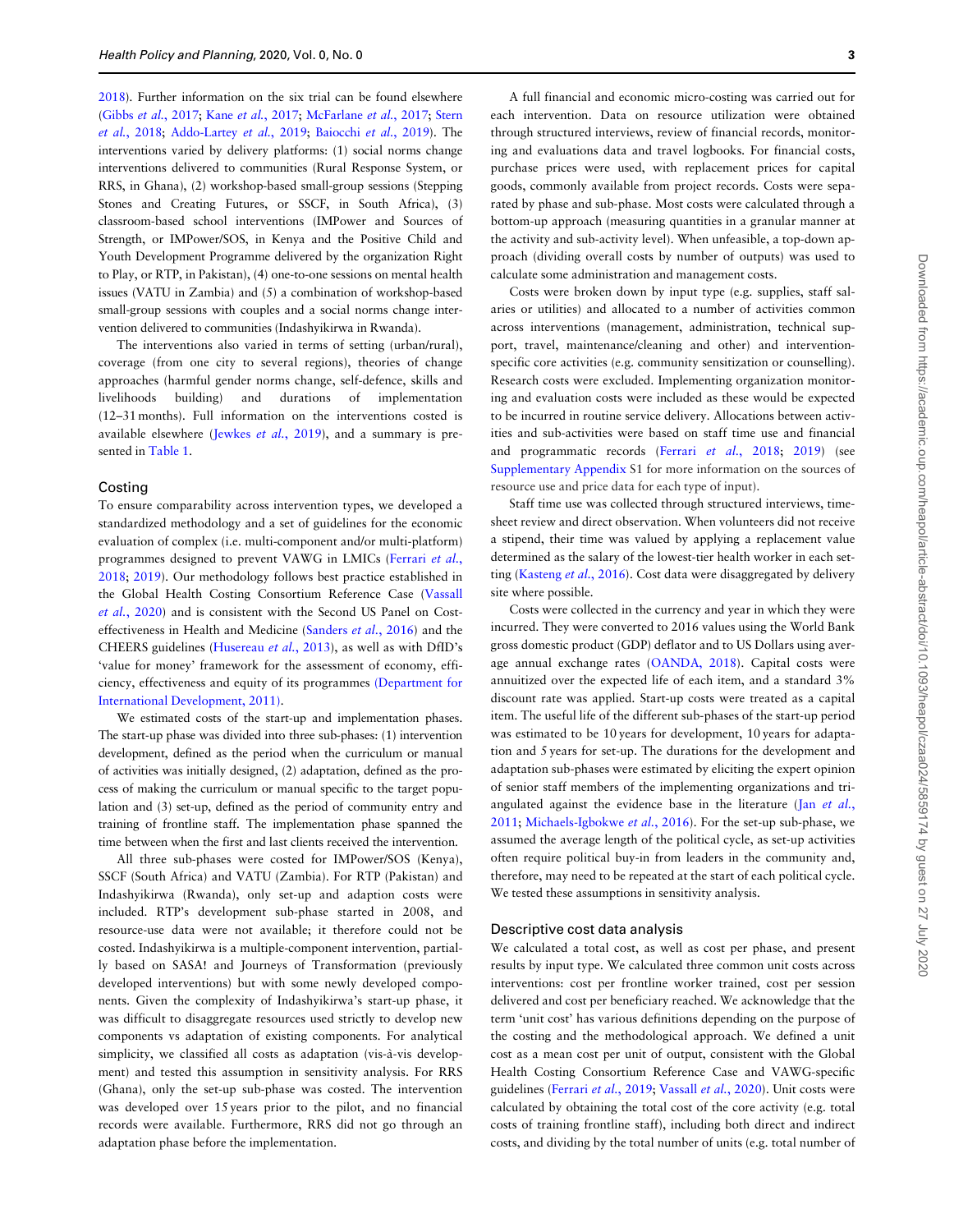<span id="page-3-0"></span>

| Intervention name                     | <b>RRS</b>                                                   | SOS/<br>IMPower                                              | RTP                                       | Indashyikirwa                                                | SSCF                                                                                         | VATU                                                                                                                       |
|---------------------------------------|--------------------------------------------------------------|--------------------------------------------------------------|-------------------------------------------|--------------------------------------------------------------|----------------------------------------------------------------------------------------------|----------------------------------------------------------------------------------------------------------------------------|
| Country<br>Setting                    | Ghana<br>Rural                                               | Urban (informal<br>settlements)<br>Kenya                     | Pakistan<br>Urban                         | Rwanda<br>Rural                                              | Urban (informal<br>settlements)<br>South Africa                                              | Zambia<br>Urban                                                                                                            |
| Location                              | Central region (two<br>districts)                            | Nairobi                                                      | Hyderabad (Sindh<br>province)             | Western provinces<br>Eastern, Northern,<br>(seven districts) | Durban                                                                                       | Lusaka                                                                                                                     |
| Target population                     | Adults in the community<br>$(mosty $ aged $18-60$<br>years)  | Children primary schools<br>$grades S-8$                     | Children primary schools<br>$grades 6-8)$ | Adults in the community<br>$(mosty$ aged $18-60$<br>years)   | Unemployed men<br>years in infor-<br>and women<br>aged 18-30<br>settlements<br>$_{\rm{mal}}$ | Adult men, with alcohol<br>VAWG, and their fe-<br>and other substance<br>male partners and<br>abuse issues and<br>children |
| Platform of delivery                  | Community-based                                              | School based to classes<br>after school                      | School based to classes<br>during school  | Community based and<br>small groups                          | Small groups                                                                                 | One-on-one sessions                                                                                                        |
| organization(s)<br>Implementing       | Gender centre                                                | Ujamaa                                                       | RTP Pakistan                              | Women's Network and<br>CARE Rwanda, Rwanda<br><b>RWAMREC</b> | Project empower                                                                              | SHARPZ, Johns Hopkins<br>University                                                                                        |
| Approach                              | Addressing harmful social<br>norms on gender and<br>violence | Self-defence                                                 | Play-based life skills                    | Addressing harmful social<br>norms on gender and<br>violence | formative and<br>Gender trans-<br>livelihoods                                                | Psychotherapeutic                                                                                                          |
| (intervention arm)<br>Number of sites | 20 communities                                               | $\overline{\mathbf{S}}$<br>52 school                         | 20 schools                                | 14 sectors                                                   | strengthening<br>16 sites                                                                    | 3 sites (123 families)                                                                                                     |
| beneficiaries<br>Number of            | 73759                                                        | 24 055 (school children<br>and children in the<br>community) | 15968                                     | 141733                                                       | 677                                                                                          | 311                                                                                                                        |
| Start-up phase                        | January-December 2016                                        | October 2009-March<br>2016                                   | January 2015-February<br>2018             | October 2015-May 2016                                        | December 2011-<br>December<br>2015                                                           | September 2015-May<br>2016                                                                                                 |
| Implementation<br>phase               | December 2017<br>December 2016-                              | January-December 2016                                        | November 2015-<br>February 2018           | September 2016-July<br>2018                                  | March 2017<br>January 2016-                                                                  | June 2016-December<br>2017                                                                                                 |
|                                       |                                                              |                                                              |                                           |                                                              |                                                                                              |                                                                                                                            |

Table 1 Typologies of pilot interventions costed Table 1 Typologies of pilot interventions costed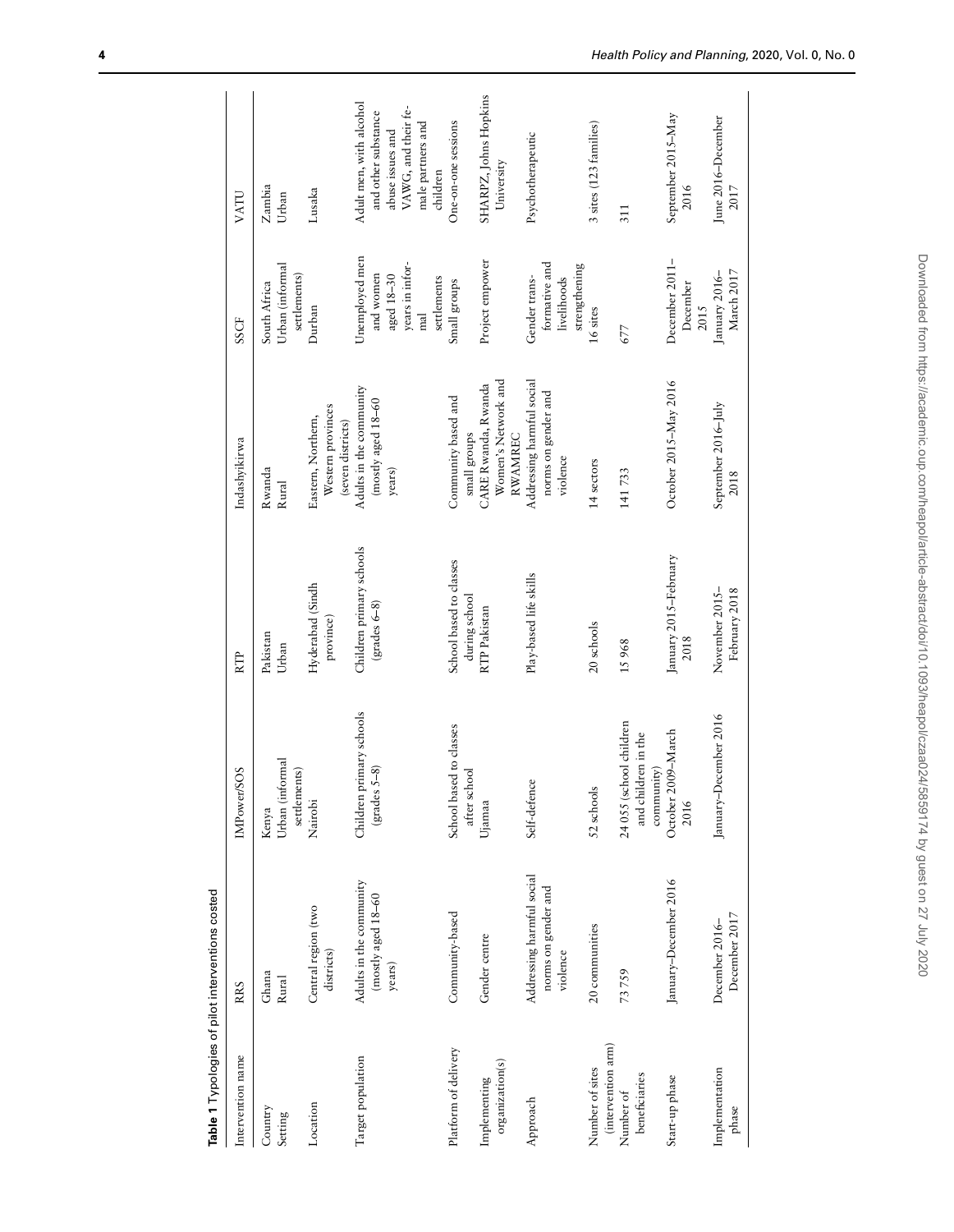volunteers trained). Other unit costs are available from the authors upon request.

The number of beneficiaries was determined with an intention to treat approach, in line with methodological best practice for evaluations alongside trials. For workshop-based interventions (SSCF, VATU), this is the number of beneficiaries enrolled at baseline, irrespective of the number of sessions completed. For community- and school-based interventions (RTP, IMPower/SOS, RRS and Indashyikirwa), which were based on the model of social diffusion where community members (either villagers or pupils in school) were exposed directly or indirectly, the number of beneficiaries was defined as the total number of people within the relevant target population in each cluster (i.e. village or school). Indashyikirwa (Rwanda) had an initial workshop-based component with couples that fed into the community-based approach; however, in this paper, we focus on the beneficiaries at the community level.

#### Uncertainty analysis

To account for uncertainty, we carried out a number of one-way deterministic sensitivity analyses. We examined the sensitivity of costs to the following parameters: staff salaries, replacement value of volunteer labour, working days per year, prices of fuel, useful life of adaptation and set-up costs and discount rates (see [Supplementary](https://academic.oup.com/heapol/article-lookup/doi/10.1093/heapol/czaa024#supplementary-data) [Appendix](https://academic.oup.com/heapol/article-lookup/doi/10.1093/heapol/czaa024#supplementary-data) S2 for details).

There were discrepancies in perceptions of time use between those reported by staff and those reported by the research team in VATU (Zambia) over which full agreement could not be reached. Due to this extra uncertainty, we carried out an additional one-way deterministic sensitivity analysis varying the four parameters around which there was disagreement: percentage of time spent on research activities, percentage of time spent on management activities, amount of time devoted by supervisors to travel, and the inclusion of a one-day feedback session in the start-up phase (see [Supplementary Appendix S3](https://academic.oup.com/heapol/article-lookup/doi/10.1093/heapol/czaa024#supplementary-data)). Given the difficulties in separating out development and adaptation costs, we also carried out a one-way deterministic sensitivity analysis for Indashyikirwa (Rwanda) to test the effect on total costs of different assumptions on the distribution between development costs vs adaptation costs (see [Supplementary Appendix S4](https://academic.oup.com/heapol/article-lookup/doi/10.1093/heapol/czaa024#supplementary-data)).

#### Scale-up analysis

We modelled the costs at national scale in five out of the six interventions. We excluded VATU (Zambia) given the uncertainty about 'implementation in a research setting' costs and non-availability of information to model scale-up assumptions.

Cost data from the pilots were used to estimate costs of full-scale intervention delivery at the national level (so-called 'scale-up' costs). Scale-up can be conceptualized across different dimensions. The World Health Organization suggests that scaling up can be applied to inputs, outputs, outcomes or impact [\(World Health Organization,](#page-11-0) [2008](#page-11-0)). While the ultimate goal of an intervention is to increase impact, this analysis focuses on the scale-up of inputs required, which at scale may or may not sustain the effectiveness achieved in the pilots.

An increase in inputs at scale requires increased resources (i.e. increased total costs), but costs are not typically a linear function of the number of beneficiaries reached at scale. As interventions are scaled up, some costs remain fixed (i.e. costs that remain constant regardless of the number of outputs) such as the costs of adapting an intervention to a new country, while others should be treated as variable (i.e. costs that vary according to the level of output). Some costs vary as a function of the number of beneficiaries reached (e.g. costs of printing education materials for each beneficiary), while others vary

as a function of intermediate outputs, such the number of delivery sites (e.g. costs of training teachers on the intervention in a school).

Moreover, intervention modifications may be necessary when interventions are scaled up from pilot to national levels. Consequently, we consulted with senior members of each implementation team to elicit their expert opinion on the potential scale-up. Specifically, we elicited input on: (1) potential modifications in inputs at scale (e.g. implementer organization staff delivering components of the intervention during pilot vs local teachers at scale), (2) potential intervention delivery modifications at scale (e.g. changes in field worker supervision) and (3) potential magnitude of scale-up according to delivery platform (e.g. 20 middle schools in an urban area in the pilot vs all middle schools in the country). A final list of included modifications, and associated costs, was consequently reviewed and approved by implementers.

A large number of proposed modifications involved changing the staff used to deliver the intervention: in IMPower/SOS (Kenya) service delivery shifted from implementing organization staff to local school teachers; and in Indashyikirwa (Rwanda) training shifted from being led by the implementer organization staff to community volunteers. There was also a reduction in stipends for frontline staff workers (South Africa, Rwanda and Pakistan), a decrease in supervisory activities (Ghana and South Africa), a reduction in the intensity of frontline worker training (Pakistan) and a shortening of the curriculum (Rwanda) between the pilot phase and the national scale-up. We modelled two scenarios: the first with all suggestions incorporated and a second, more cautious, scale-up scenario, where we calculated costs at national scale only accounting for potential changes in inputs. A complete list of assumptions is found in [Supplementary Appendix S5.](https://academic.oup.com/heapol/article-lookup/doi/10.1093/heapol/czaa024#supplementary-data)

It should be noted that the impact of modelled changes in inputs or intervention delivery on the interventions' effectiveness is uncertain; our scale-up costs should therefore be considered exploratory and be monitored carefully during implementation.

We excluded intervention development costs at scale, and adaptation costs were retained but treated as a fixed cost. Set-up costs, which included costs associated with community entry, stakeholder engagement and training of local frontline staff, would need to be incurred for every new delivery site so were assumed to vary as a function of the number of delivery sites.

Implementation costs were divided between those incurred in programme offices (headquarters or regional offices) and delivery sites. Costs of programme offices were divided into direct and indirect costs. Direct costs (related to core programme delivery, technical assistance and transport) were multiplied by the number of delivery sites at scale and indirect costs (related to management, administration, maintenance and cleaning and other) were multiplied by the number of projected programme offices at scale. Average implementation costs per delivery site were multiplied by the estimated number of delivery sites at scale.

|  |  | Total costs at scale $=$ adaptation costs |                                     |  |  |
|--|--|-------------------------------------------|-------------------------------------|--|--|
|  |  |                                           | $+$ (site set up costs              |  |  |
|  |  |                                           | $\times$ number of delivery sites)  |  |  |
|  |  |                                           | $+$ (programme office indirectcosts |  |  |

- $\times$  number of programme offices)
- + (programme office direct costs
- $\times$  number of delivery sites)
- $+$  (site implementation costs
- $\times$  number of delivery sites)

To determine the total number of delivery sites at scale for most interventions, we divided the total number of beneficiaries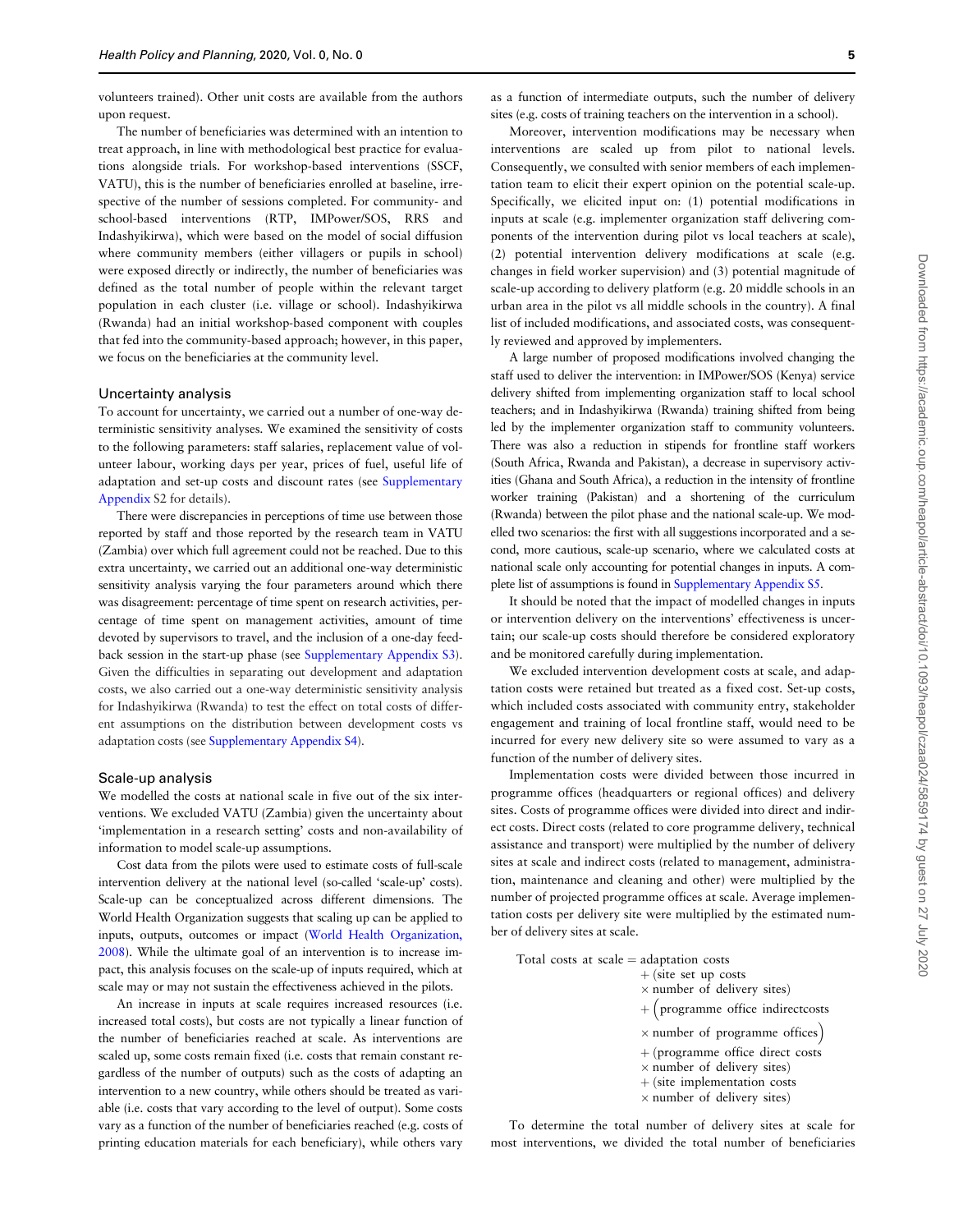|                          |                      | <b>COMBAT/RRS</b><br>(Ghana) | <b>IMPower</b><br>(Kenya) | <b>RTP</b><br>(Pakistan) | Indashyikirwa<br>(Rwanda) | <b>SSCF</b><br>(South Africa) | <b>VATU</b><br>(Zambia) |
|--------------------------|----------------------|------------------------------|---------------------------|--------------------------|---------------------------|-------------------------------|-------------------------|
| Intervention development | Total costs          |                              | \$107 272.13              |                          |                           | \$36 741.05                   | \$37815.17              |
|                          | Years of useful life |                              | 10                        |                          |                           | 10                            | 10                      |
|                          | Annuatized cost      |                              | \$12 575.57               |                          |                           | \$4307.17                     | \$4433.09               |
| Intervention adaptation  | Total costs          |                              | \$360 113.15              | \$39 085.10              | \$782 972.98              | \$1772.61                     | \$3315.80               |
|                          | Years of useful life |                              | 10                        | 10                       | 10                        | 10                            | 10                      |
|                          | Annuatized cost      |                              | \$42 216.25               | \$9163.93                | \$168 278.58              | \$207.80                      | \$388.71                |
| Intervention set-up      | Total costs          | \$2.57 104.14                | \$109 015.83              | \$62 685.50              | \$1 363 194.12            | \$42,642.71                   | \$191 470.04            |
|                          | Years of useful life |                              |                           |                          |                           |                               |                         |
|                          | Annuatized cost      | \$56 139.86                  | \$23 804.10               | \$27 375.33              | \$545 709.39              | \$9311.23                     | \$41 808.36             |

Table 2 Total start-up costs by intervention (2016 US\$)

at scale by the average number of beneficiaries per site in the pilot phase (in other words, we assumed a fixed capacity per site). For IMPower/SOS and RTP, we assumed that the number of sites was determined by the total number of public primary schools in Kenya and by the total number of public middle schools in Pakistan.

The level of expansion of the programme offices necessary at scale was determined by treating indirect costs as step costs (i.e. fixed cost until a threshold is crossed), and we assumed that costs would remain fixed up to the point where the number of delivery sites tripled. After that point, a duplication in the resources needed for indirect activities was considered necessary. This assumption was tested in sensitivity analysis.

To calculate the number of beneficiaries at scale, we first defined the criteria of inclusion in the target population for each pilot interventions (e.g. age range or employment status). We then calculated the total number of people meeting said criteria at the national level. In the cases of community-based interventions in Ghana and Rwanda, this meant all adults age 20–59 years in the country: 12 210 626 and 4 976 600 people, respectively [\(Ghana Statistical](#page-11-0) [Service, 2012;](#page-11-0) [National Institute of Statistics of Rwanda, 2012](#page-11-0)). Although these two interventions targeted adults aged 18–60 years, our age criteria of beneficiaries at scale are different due to data availability. For IMPower/SOS, we calculated the total number of children in primary schools in standard grades 5–8 across Kenya, estimated to be 3 311 555 students in 23 584 public primary schools ([Kenya National Bureau of Statistics, 2018\)](#page-11-0). For RTP (Pakistan), we calculated the total number of children in middle schools to be 4 057 000 in 16 928 schools [\(Ministry of Federal Education and](#page-11-0) [Professional Training, Government of Pakistan, 2018](#page-11-0)). In the case of SSCF, we estimated all unemployed men and women aged 18–30 years in informal settlements across South Africa to be 490 350 people ([Housing Development Agency, 2012;](#page-11-0) [Statistics South Africa,](#page-11-0) [2016,](#page-11-0) [2018\)](#page-11-0).

## **Results**

## Pilot programmes

#### Start-up costs

Table 2 shows the total economic start-up costs by sub-phase (across the entire length of the start-up phase). Total costs of the development sub-phase varied between 2016 US \$36 742 in SSCF (South Africa) and 2016 US \$107 272 in IMPower/SOS (Kenya). Total costs of the adaptation sub-phase ranged from 2016 US \$1773 in SSCF (South Africa) to 2016 US \$782 973 in Indashyikirwa (Rwanda). Costs of the set-up sub-phase also varied widely, between 2016 US

\$42 643 in SSCF (South Africa) and 2016 US \$1 363 194 in Indashyikirwa (Rwanda).

## Implementation costs

[Table 3](#page-6-0) shows the total economic costs of implementation (across the entire length of the implementation phase) and their breakdown by input type. Total costs varied greatly: 2016 US \$207 523 in SSCF (South Africa), 2016 US \$263 138 in IMPower/SOS (Kenya), 2016 US \$279 480 in RRS (Ghana), 2016 US \$291 091 in RTP (Pakistan), 2016 US \$411 665 in VATU (Zambia) and 2016 US \$2 788 019 in Indashyikirwa (Rwanda).

The capital costs of implementation (i.e. buildings, vehicles and equipment) were low across all interventions (1–10% of total intervention costs), while recurrent costs made up the majority of total costs (68–89%). Staff costs (including salaried local and international staff and volunteer staff, both those receiving small stipends and those without financial compensation) were the largest cost driver for all interventions, ranging from nearly 30% of total costs in RRS (Ghana) to 81% in VATU (Zambia). In community-based interventions (Ghana and Rwanda), volunteer costs made up 23–27% of staff costs.

The importance of other recurrent costs varied by intervention. Recurrent transport costs (i.e. fuel, vehicle maintenance, public transport/rental) made up between 3% and 9% of total costs across interventions. Per diem and allowances (for both paid staff and volunteers) made up nearly one-quarter of total costs in RRS (Ghana).

#### Unit costs

[Table 4](#page-7-0) shows unit costs across interventions. The cost per frontline worker trained varied between 2016 US \$58 in Indashyikirwa (Rwanda) and 2016 US \$272 in RRS (Ghana). The cost per session delivered ranged from 2016 US \$5 in RTP (Pakistan) to 2016 US \$93 in SSCF (South Africa).

There was a wide range of costs per participant reached: 2016 US \$4 in RRS, a community-based intervention in Ghana, 2016 US \$11 in IMPower/SOS, a school-based intervention in Kenya, 2016 US \$17 in Indashyikirwa, a couples and community-based intervention in Rwanda, 2016 US \$18 in RTP, a school-based intervention in Pakistan, 2016 US \$307 in SSCF, a small group intervention in South Africa and 2016 US \$1324 in VATU, a largely one-to-one intervention in Zambia.

#### Uncertainty analysis

Deterministic sensitivity analyses are presented in [Figure 1.](#page-7-0) Total costs were most sensitive to changes in staff salaries in all interventions except RRS (Ghana). Staff salaries were particularly important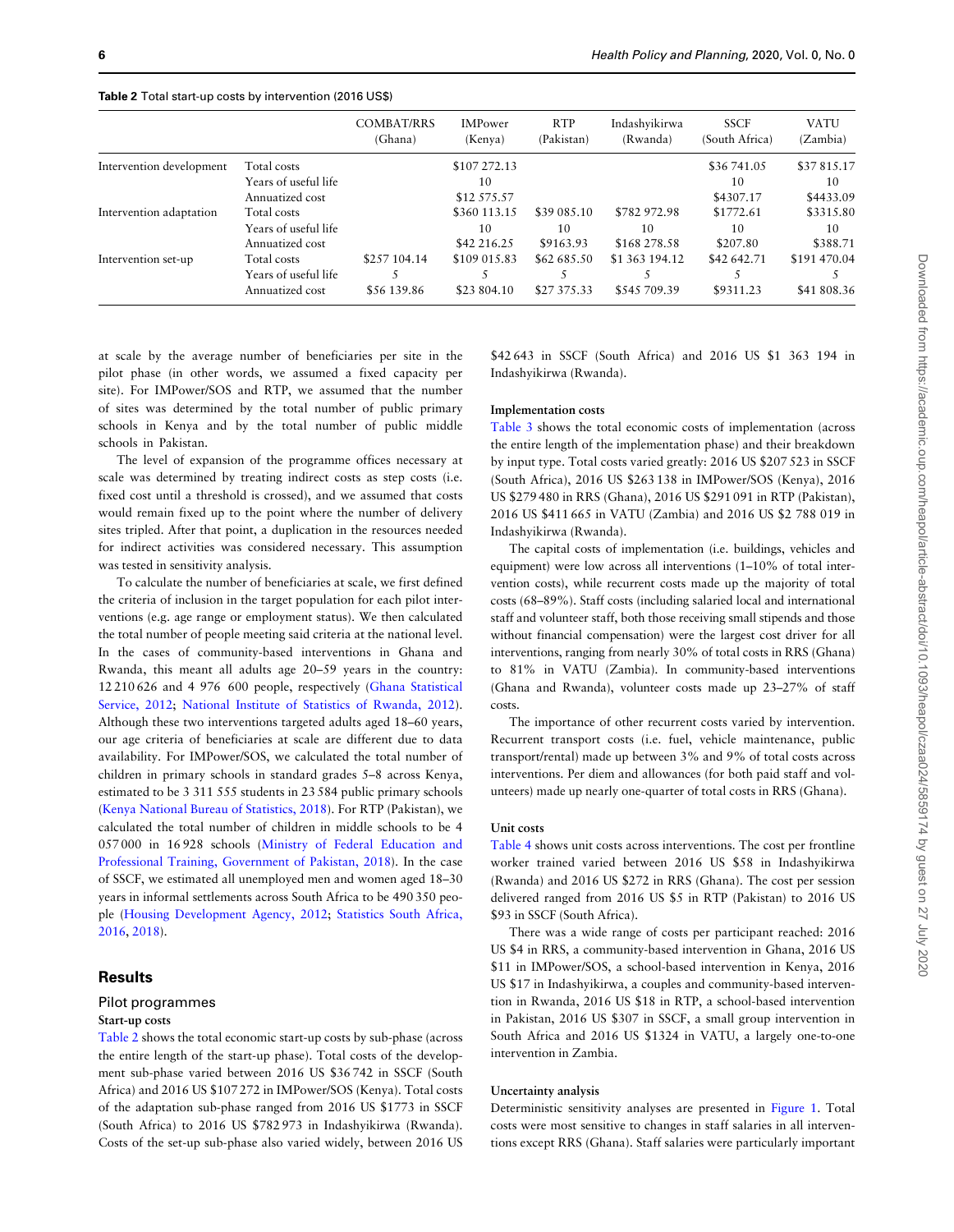<span id="page-6-0"></span>

|         |                                         | COMBAT/RRS (Ghana) IMpower (Kenya) |                                                                                                                                                                                                                                                                                                               |                                        |                                      | RTP (Pakistan)             |                                                               | Indashyikirwa (Rwanda)       |               | SSCF (South Africa)       |                                                                                                                                                                                                                                                                                                               | VATU (Zambia)                              |                                                               |
|---------|-----------------------------------------|------------------------------------|---------------------------------------------------------------------------------------------------------------------------------------------------------------------------------------------------------------------------------------------------------------------------------------------------------------|----------------------------------------|--------------------------------------|----------------------------|---------------------------------------------------------------|------------------------------|---------------|---------------------------|---------------------------------------------------------------------------------------------------------------------------------------------------------------------------------------------------------------------------------------------------------------------------------------------------------------|--------------------------------------------|---------------------------------------------------------------|
|         |                                         | Cost                               | $%$ of total                                                                                                                                                                                                                                                                                                  | Cost                                   | $%$ of total                         | Cost                       | % of total                                                    | Cost                         | $\%$ of total | Cost                      | $%$ of total                                                                                                                                                                                                                                                                                                  | Cost                                       | $%$ of total                                                  |
|         |                                         |                                    | costs                                                                                                                                                                                                                                                                                                         |                                        | costs                                |                            | costs                                                         |                              | costs         |                           | costs                                                                                                                                                                                                                                                                                                         |                                            | costs                                                         |
| Capital | Equipment                               | \$3334.87                          | $\ddot{.}19$                                                                                                                                                                                                                                                                                                  |                                        |                                      | \$2265.44                  |                                                               | \$14 289.34                  | 0.51          | \$918.14                  | 0.44                                                                                                                                                                                                                                                                                                          | \$1598.70                                  | 0.39                                                          |
| COStS   | Buildings: spaces                       | \$17861.67                         |                                                                                                                                                                                                                                                                                                               | $$1470.64$<br>$$16871.32$<br>$$690.08$ | $6.56$<br>$6.41$                     | \$18713.42                 | $0.78$<br>6.43<br>0.00                                        | \$63 600.71                  |               | \$11810.85                |                                                                                                                                                                                                                                                                                                               | \$1559.70                                  |                                                               |
|         | Buildings: furniture                    | \$1859.03                          |                                                                                                                                                                                                                                                                                                               |                                        | $0.26$<br>$0.00$                     |                            |                                                               | \$6360.07                    |               | \$741.47                  |                                                                                                                                                                                                                                                                                                               | \$1066.19                                  |                                                               |
|         | Vehicles                                | \$2025.00                          | $\begin{array}{l} 6.39 \\ 6.57 \\ 0.02 \\ 0.03 \\ 0.04 \\ 0.00 \\ 0.00 \\ 0.00 \\ 0.00 \\ 0.00 \\ 0.00 \\ 0.00 \\ 0.00 \\ 0.00 \\ 0.00 \\ 0.00 \\ 0.00 \\ 0.00 \\ 0.00 \\ 0.00 \\ 0.00 \\ 0.00 \\ 0.00 \\ 0.00 \\ 0.00 \\ 0.00 \\ 0.00 \\ 0.00 \\ 0.00 \\ 0.00 \\ 0.00 \\ 0.00 \\ 0.00 \\ 0.00 \\ 0.00 \\ 0.$ |                                        |                                      |                            |                                                               | \$49 868.04                  |               |                           | $\begin{array}{l} 5.69 \\ 5.36 \\ 0.30 \\ 0.00 \\ 0.01 \\ 0.00 \\ 0.00 \\ 0.00 \\ 0.00 \\ 0.00 \\ 0.00 \\ 0.00 \\ 0.00 \\ 0.00 \\ 0.00 \\ 0.00 \\ 0.00 \\ 0.00 \\ 0.00 \\ 0.00 \\ 0.00 \\ 0.00 \\ 0.00 \\ 0.00 \\ 0.00 \\ 0.00 \\ 0.00 \\ 0.00 \\ 0.00 \\ 0.00 \\ 0.00 \\ 0.00 \\ 0.00 \\ 0.00 \\ 0.00 \\ 0.$ | \$1238.23                                  | $\begin{array}{c} 38 \\ 0 \\ 0 \\ 0 \\ 0 \\ 0 \\ \end{array}$ |
|         | Adaptation and set-up                   | \$56139.86                         |                                                                                                                                                                                                                                                                                                               | \$66 020.35                            |                                      |                            |                                                               | \$713 987.97                 |               |                           |                                                                                                                                                                                                                                                                                                               | \$42 197.07                                |                                                               |
|         | Recurrent Salaried staff: local         | \$65 200.51                        |                                                                                                                                                                                                                                                                                                               | \$130 007.05                           | 25.09<br>49.41<br>0.00               | \$36 539.26<br>\$99 461.12 | $\begin{array}{c} 0.00 \\ 12.55 \\ 34.17 \\ 0.00 \end{array}$ | \$1043724.01                 |               | \$9519.04<br>\$129 511.86 |                                                                                                                                                                                                                                                                                                               |                                            |                                                               |
| Costs   | Salaried staff: international           |                                    |                                                                                                                                                                                                                                                                                                               |                                        |                                      |                            |                                                               |                              |               |                           |                                                                                                                                                                                                                                                                                                               |                                            |                                                               |
|         | Volunteer staff                         | \$19983.68                         |                                                                                                                                                                                                                                                                                                               |                                        |                                      | \$37646.62                 |                                                               | \$379 363.71<br>\$111 432.68 |               |                           |                                                                                                                                                                                                                                                                                                               | \$89 582.64<br>\$197 143.46<br>\$47 073.02 |                                                               |
|         | Supplies                                | \$22 319.14                        |                                                                                                                                                                                                                                                                                                               | \$6720.36                              |                                      | \$36047.32                 |                                                               |                              |               | \$36550.57                |                                                                                                                                                                                                                                                                                                               | \$16183.48                                 |                                                               |
|         | Building utilities and maintenance      | \$4328.98                          |                                                                                                                                                                                                                                                                                                               | \$3749.37                              | $0.00$<br>$2.55$<br>$1.42$<br>$0.11$ | \$7469.88                  | $\begin{array}{c} 12.93 \\ 12.38 \\ 2.57 \\ 0.39 \end{array}$ | \$15 893.15                  |               | \$743.04                  |                                                                                                                                                                                                                                                                                                               | \$1120.48                                  |                                                               |
|         | Transport: vehicle operations (fuel)    | \$2380.85                          |                                                                                                                                                                                                                                                                                                               | \$279.11                               |                                      | \$1127.79                  |                                                               |                              |               |                           |                                                                                                                                                                                                                                                                                                               | \$2109.62                                  |                                                               |
|         | Transport: vehicle maintenance          | \$690.15                           |                                                                                                                                                                                                                                                                                                               |                                        | 0.00                                 |                            | 0.00                                                          | \$17 801.61<br>\$26 093.29   |               |                           |                                                                                                                                                                                                                                                                                                               | \$1273.59                                  |                                                               |
|         | Iransport: public transportation/rental | \$13912.95                         |                                                                                                                                                                                                                                                                                                               | \$23 210.50                            | 8.82                                 |                            | 4.94                                                          | \$200 409.98                 |               | \$17728.43                | 0.00<br>8.54                                                                                                                                                                                                                                                                                                  | \$9518.61                                  |                                                               |
|         | Per diems and allowances                | \$69443.33                         |                                                                                                                                                                                                                                                                                                               | \$14119.56                             | 5.37                                 | \$14372.10<br>\$37448.09   | 12.86                                                         | \$145 194.73                 |               |                           |                                                                                                                                                                                                                                                                                                               |                                            |                                                               |
| Total   |                                         | $$279480.03$ 100.00                |                                                                                                                                                                                                                                                                                                               | \$263 138.33                           |                                      |                            |                                                               |                              |               |                           |                                                                                                                                                                                                                                                                                                               |                                            |                                                               |

Table 3 Total implementation costs by intervention (2016 US\$)

Total implementation costs by intervention (2016 US\$)

in VATU (Zambia) where a doubling in salaries would increase total costs by over 77%; reducing them by half would reduce total costs by over 38%. The useful life of set-up activities (e.g. community entry and training) was also an important driver, particularly in RRS (Ghana), Indashyikirwa (Rwanda) and RTP (Pakistan), where assuming a useful life of set-up of 1 year (as opposed to a base case of 5 years) would increase total costs by 75%, 45% and 35%, respectively. For VATU (Zambia), the additional uncertainty generated by differences in staff and research programme reported time use resulted in potential changes in total costs of between  $-13.5\%$ and 13.5%. Likewise, for Indashyikirwa (Rwanda), we found that, if all relevant costs were assumed to be related to development instead of adaptation, there would be a reduction in overall costs of 4% (see [Supplementary Appendices S3 and S4\)](https://academic.oup.com/heapol/article-lookup/doi/10.1093/heapol/czaa024#supplementary-data).

#### Scale-up costs

[Table 5](#page-8-0) shows the total economic costs and cost per beneficiary reached in two scenarios of national scale-up: the first takes into account potential changes in inputs and modifications to the intervention and the second only takes into account changes in inputs.

Total costs of national scale-up varied widely. For the first scenario, the total costs at scale were: 2016 US \$32.4 million for RRS (Ghana), 2016 US \$54.9 million for Indashyikirwa (Rwanda), 2016 US \$86.6 million for IMPower/SOS (Kenya), 2016 \$US 104.3 million for SSCF (South Africa) and 2016 \$US 168.1 million for RTP (Pakistan). For the second scenario, the total costs at scale were: 2016 US \$36.2 million for RRS (Ghana), 2016 US \$57.7 million for Indashyikirwa (Rwanda), 2016 \$US 114 million for SSCF (South Africa) and 2016 US \$168.5 million for RTP (Pakistan). Total costs were the same in both scenarios for IMPower/SOS (Kenya) as no modifications to service delivery were assumed.

Total costs have been broken down to show cost changes due to suggested modifications to inputs, modifications to service delivery and delivery at scale. Suggested input changes in RTP (Pakistan), SSCF (South Africa) and Indashyikirwa (Rwanda) led to decreases in total costs (13%, 5% and 3%, respectively) and to a minor increase in IMPower/SOS (Kenya) (<1%). No changes in inputs were suggested for the intervention in Ghana.

Changes in service delivery led to further reductions in total costs in the other interventions: 8% in Ghana (reduction in supervision), 7% in South Africa (reduction in meetings with facilitators and senior facilitators), 3% in Rwanda (reduction in training; training carried out by volunteers instead of staff members) and <1% in Pakistan (reduction in training). No changes in delivery were suggested for the intervention in Kenya.

Unit costs per beneficiary reached at national scale in the first scenario were found to be 2016 US \$2.65 in RRS (Ghana), 2016 US \$12.03 in Indashyikirwa (Rwanda), 2016 US \$26.14 in IMPower/ SOS (Kenya), 2016 US \$41.44 in RTP (Pakistan) and 2016 US \$212.68 in SSCF (South Africa). Unit costs in the second scenario were 2016 US \$2.97 in RRS (Ghana), 2016 US \$12.65 in Indashyikirwa (Rwanda), 2016 US \$41.53 in RTP (Pakistan) and 2016 US \$232.54 in SSCF (South Africa). Unit costs did not change between the two scenarios in IMPower/SOS (Kenya).

Unit costs at scale were lower than those calculated in the pilot projects across all interventions, except for the two school-based ones. The cost per beneficiary reached decreased by 30%, 31% and 37% for RRS (Ghana), SSCF (South Africa) and Indashyikirwa (Rwanda), respectively, in the first scenario and 22%, 24% and 33%, respectively, in the second scenario. On the contrary, unit costs more than doubled for RTP (Pakistan) and IMPower/SOS (Kenya) in both scenarios.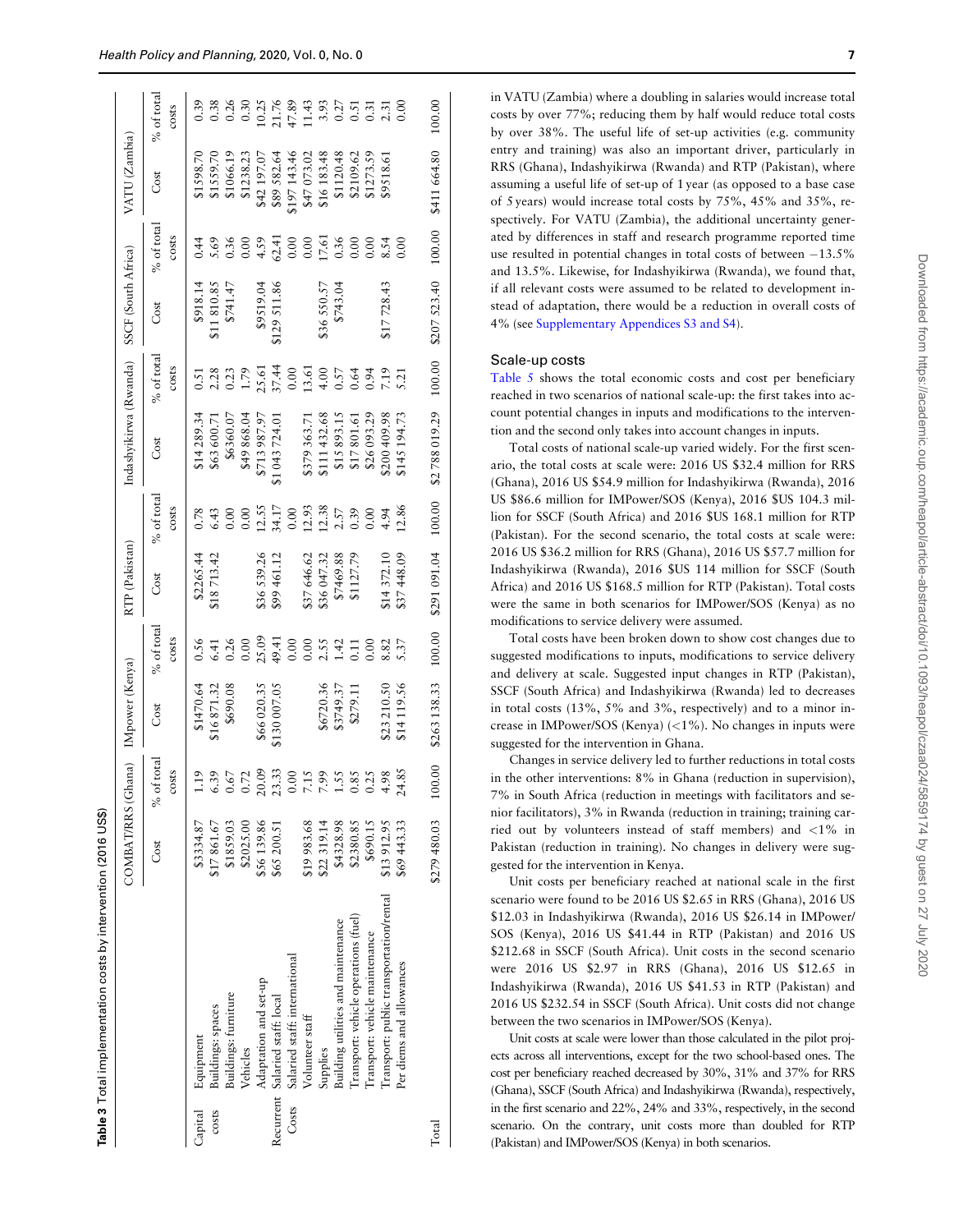| <b>COMBAT/RRS</b> | <b>IMPower</b> | <b>RTP</b>  | Indashyikirwa  | <b>SSCF</b>    | VATU              |
|-------------------|----------------|-------------|----------------|----------------|-------------------|
| (Ghana)           | (Kenya)        | (Pakistan)  | (Rwanda)       | (South Africa) | (Zambia)          |
| \$272             | \$220          | \$70        | \$58           | \$211          | \$191<br>$N = 45$ |
| \$60              | \$77           | \$5         | \$17           | \$93           |                   |
| \$3.79            | \$10.94        | \$18.23     | \$17.38        | \$306.53       | \$1323.68         |
| $N = 73,759$      | $N = 24055$    | $N = 15968$ | $N = 141733^a$ | $N = 677$      | $N = 311$         |
|                   | $N = 122$      | $N = 99$    | $N = 21$       | $N = 840^a$    | $N = 10$          |
|                   | $N = 584$      | $N = 3328$  | $N = 11443$    | $N = 20 160^a$ | $N = 801$         |

<span id="page-7-0"></span>Table 4 Unit costs of pilot programmes (2016 US\$)

a Refers to community activism component.

<sup>b</sup>Final numbers of total number of sessions delivered not provided by implementing organization.



Figure 1 Tornado diagrams of percentage changes to total costs from deterministic one-way sensitivity analysis of key input variables per country.

We assumed that indirect costs at the programme office-level would double for every 3-fold increase in the number of delivery sites. A proportional increase in indirect costs based on the number of sites (i.e. doubling indirect costs for every 2-fold increase in sites) increased total costs at scale by between 0.1%

in IMPower/SOS (Kenya) and 0.7% in Indashykirwa (Rwanda). Conversely, a doubling of indirect costs for every 10-fold increase in number of sites decreased total costs at scale from 0.1% in RRS (Ghana) and RTP (Pakistan) to 2.1% in Indashyikirwa (Rwanda).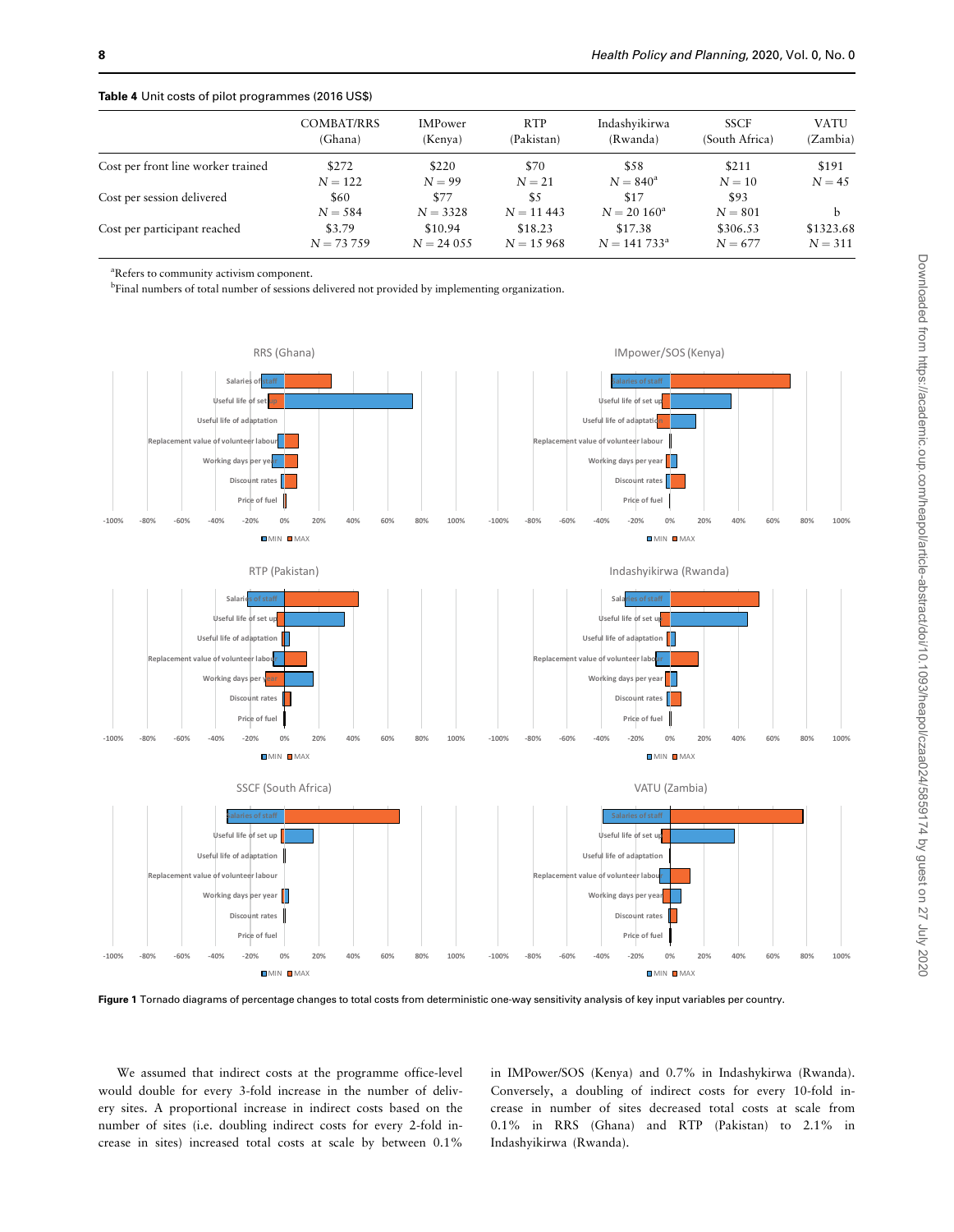#### <span id="page-8-0"></span>Table 5 Total and unit cost estimates at scale-up (2016 US\$)

|                                                                                                                     |                                                          | <b>COMBAT/RRS</b><br>(Ghana)                         | IMPower<br>(Kenya)                                    | <b>RTP</b><br>(Pakistan)                                | Indashyikirwa<br>(Rwanda)                             | <b>SSCF</b><br>(South Africa)                        |
|---------------------------------------------------------------------------------------------------------------------|----------------------------------------------------------|------------------------------------------------------|-------------------------------------------------------|---------------------------------------------------------|-------------------------------------------------------|------------------------------------------------------|
| Pilot scale: changes<br>in inputs (Total                                                                            | Start-up costs<br>Implementation                         | \$56 139.86<br>\$223 340.16                          | \$66 778.50<br>\$197 117.98                           | \$36 539.26<br>\$217704.81                              | \$620 936.39<br>\$2 074 031.31                        | \$9519.04<br>\$188 650.68                            |
| costs)                                                                                                              | costs<br>Total costs                                     | \$279 480.03                                         | \$263 896.47                                          | \$254 244.07                                            | \$2 694 967.70                                        | \$198 169.72                                         |
| Pilot scale: interven-<br>tion modifica-<br>tions (Total                                                            | Start-up costs<br>Implementation<br>costs                | \$56 139.86<br>\$199 800.49                          | \$66 778.50<br>\$197 117.98                           | \$36 109.01<br>\$217704.81                              | \$533783.46<br>\$2 074 031.31                         | \$9519.04<br>\$174 998.45                            |
| costs)                                                                                                              | Total costs                                              | \$255 940.35                                         | \$263 896.47                                          | \$253 813.10                                            | \$2 607 814.78                                        | \$184 517.49                                         |
| Scenario 1: national<br>scale-up (incl.<br>changes in inputs<br>and intervention<br>modifications)<br>(Total costs) | Start-up costs<br>Implementation<br>costs<br>Total costs | \$9 293 820.29<br>\$23 082 928.11<br>\$32 376 748.40 | \$10 769 550.87<br>\$75 801 532.93<br>\$86 571 083.79 | \$22 815 550.79<br>\$145 310 193.75<br>\$168 125 744.53 | \$14 321 736.74<br>\$40 592 264.69<br>\$54 914 001.43 | \$6744318.98<br>\$97 544 072.20<br>\$104 288 391.17  |
| Scenario 1: number of beneficiaries at<br>national scale-up                                                         |                                                          | 12 210 626                                           | 3 3 1 5 5 5 5                                         | 4 0 5 7 0 0 0                                           | 4 5 6 3 0 7 7                                         | 490 350                                              |
| Scenario 1: cost per beneficiary at national<br>scale-up                                                            |                                                          | \$2.65                                               | \$26.14                                               | \$41.44                                                 | \$12.03                                               | \$212.68                                             |
| Scenario 1: changes in cost per beneficiary<br>between pilot projects and national<br>scale-up $(\% )$              |                                                          | $-30.02$                                             | $+238.43$                                             | $+227.33$                                               | $-36.71$                                              | $-30.62$                                             |
| Scenario 2: national<br>scale-up (incl.<br>changes in inputs<br>only) (Total                                        | Start-up costs<br>Implementation<br>costs<br>Total costs | \$9 293 820.29<br>\$26 914 806.95<br>\$36 208 627.24 | \$10 769 550.87<br>\$75 801 532.93<br>\$86 571 083.79 | \$23 179 644.38<br>\$145 310 193.75<br>\$168 489 838.12 | \$17 127 608.30<br>\$40 592 264.69<br>\$57 719 872.99 | \$6744318.98<br>\$107 282 331.88<br>\$114 026 650.86 |
| costs)                                                                                                              |                                                          |                                                      |                                                       |                                                         |                                                       |                                                      |
| Scenario 2: number of beneficiaries at<br>national scale-up                                                         |                                                          | 12 210 626                                           | 3 3 1 5 5 5                                           | 4 057 000                                               | 4 5 6 3 0 7 7                                         | 490 350                                              |
| Scenario 2: cost per beneficiary at national<br>scale-up                                                            |                                                          | \$2.97                                               | \$26.14                                               | \$41.53                                                 | \$12.65                                               | \$232.54                                             |
| Scenario 2: changes in cost per beneficiary<br>between pilot projects and national<br>scale-up $(\% )$              |                                                          | $-21.74$                                             | $+238.43$                                             | $+227.82$                                               | $-33.47$                                              | $-24.14$                                             |

## **Discussion**

Our study presents the total costs and unit costs of developing, adapting, setting up and implementing six different interventions to prevent VAWG and the modelled costs of scale-up of five interventions. This is the first comprehensive cost dataset for VAWG prevention, and it demonstrates the application of a method for estimating costs in line with global health costing reference cases. The interventions costed vary in terms of delivery platforms, methods and target populations. Given the dearth of evidence in this area, our work represents a sizeable and valuable contribution for decision-makers and policymakers wishing to plan and advocate the scale-up of VAWG prevention programmes globally.

We divided start-up costs into three sub-phases: intervention development, adaptation and set-up, to inform other pilots and the expansion of services across countries. Development was costed in Kenya, South Africa and Zambia (in all cases at least some of the development occurred prior to 'What Works') and costs ranged from -2016 US \$37 000 to 2016 US \$107 000. These figures are higher than those reported for IMAGE (2004 US \$13 877 adjusted to 2016 US \$17 353) and lower than those reported for SASA! (2011 US \$139 000 adjusted to 2016 US \$149 944). There was a wider range in adaptation costs: from -2016 US \$1800 SSCF (South Africa) to 2016 US \$783 000 in Indashyikirwa (Rwanda), reflecting different intensities in the process. Whereas, in South Africa, adaptation involved 1 day of post-pilot work in making content and delivery more context specific, the process of adapting SASA! to Rwanda was complex and time-consuming (Stern et al.[, 2018\)](#page-11-0). As an example, a month-long curriculum pre-testing phase, where trainings were followed by focus groups, led to substantial changes to the programme, including additional training time, modification of conceptual framework to fit local standards and extended provision of psychosocial support for staff.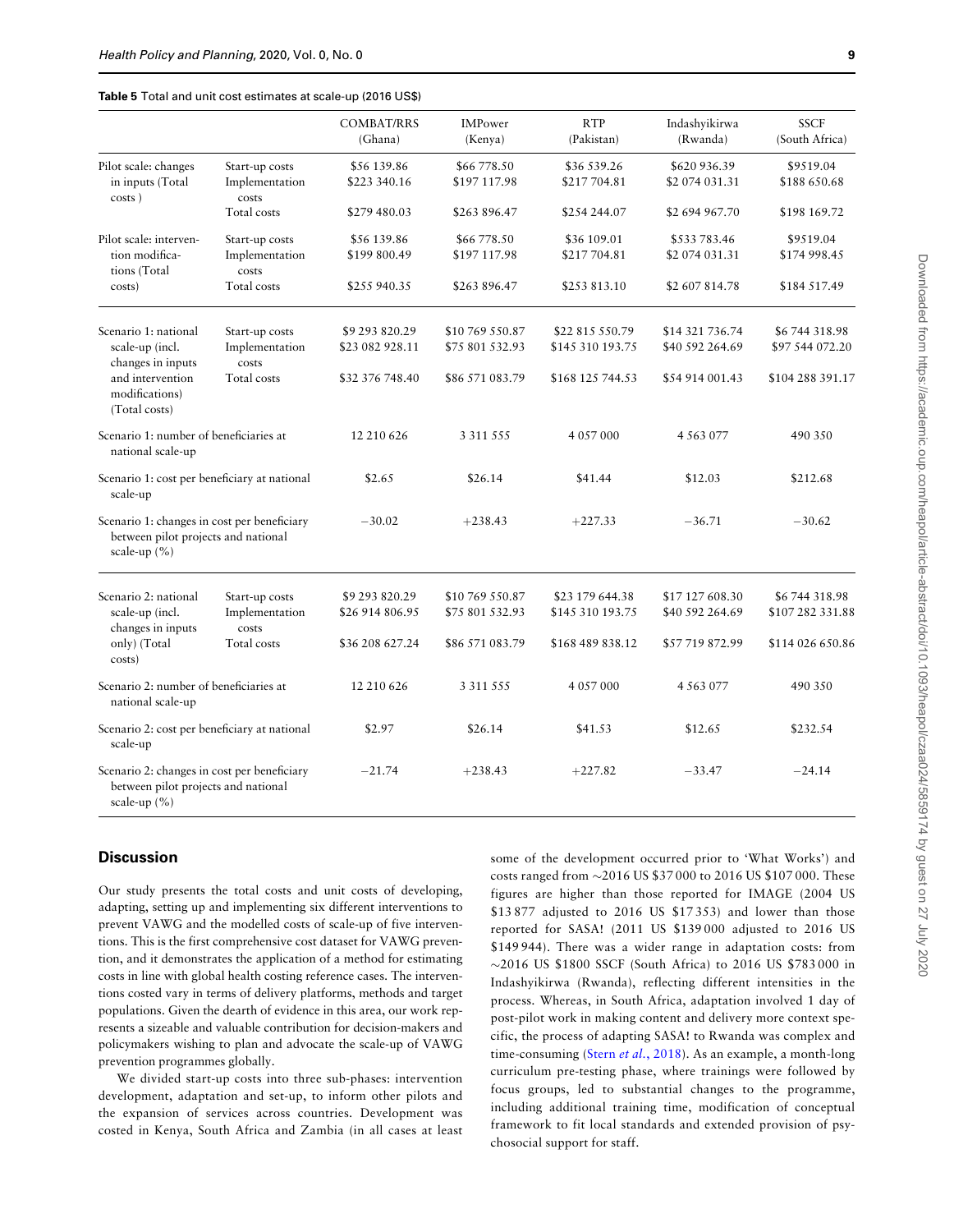Whether the high cost of adaptation is warranted is difficult to determine. Ensuring that interventions are context specific is particularly important for interventions targeting social norms. If existing social norms are not understood by implementers, programmes that aim to change them may not be successful. For example, messaging from SASA! was adjusted to the Rwandan social context (e.g. changing emphasis of activism material from HIV to economic empowerment) and to reflect changes in the intervention (e.g. more explicit emphasis on couples taking action together).

There was also a wide range of set-up costs across the interventions, from -2016 US \$43 000 in SSCF (South Africa) to 2016 US \$1 363 000 in Indashyikirwa (Rwanda). Our set-up cost estimates are in all cases (except for SSCF in South Africa), higher than those published in the literature; total cost estimates for set-up for IMAGE were 2004 US \$61 000 (adjusted to 2016 US \$76 280) in the trial phase and 2004 US \$58 000 (adjusted to 2016 US \$72 529) in the scale-up, although these costs only include training and exclude community entry costs.

Our set-up costs include training and other community entry activities, such as recruitment of frontline staff, meetings with stakeholders and demand creation, all of which have to be replicated in each geographical area where the implementation occurs. The high costs in Rwanda can be partially explained by Indashyikirwa's wide geographical reach: unlike the other interventions, which were rolled out in one or two districts or cities, Indashyikirwa was implemented across seven districts in three regions of the country. Indashyikirwa also required the training of four distinct cadres of volunteers per district (couples, community activities, women's safe space facilitators and opinion leaders); in other interventions, only one type of frontline staff was recruited and trained. Lastly, Indashyikirwa was set up and implemented by three non-profit organizations, each with specific overhead cost structures.

We made an assumption that the useful life of the set-up phase was 5 years, based on an average political cycle. When tested in sensitivity analysis, costs were sensitive to this assumption in Ghana, Rwanda and Pakistan, where community members were trained to deliver services, a process requiring substantial investment. Avoiding attrition of volunteers may be an important factor in ensuring a longer useful life of the set-up sub-phase and, consequently, maintaining lower costs in the long term.

The cost per frontline worker trained varied between 2016 US \$58 in Indashyikirwa (Rwanda) and 2016 US \$272 in RRS (Ghana), both interventions where volunteers were trained to carry out community outreach activities. However, the unit cost for Indashyikirwa is potentially underestimated; this figure only includes the costs of community activism training and excludes costs of a prior workshop-based training with couples, from which the community activists were subsequently selected (however, the costs of the couples' training is included in the total set-up costs). Should funders consider implementing only a sub-selection of components, further work could explore costs disaggregated by activity in multi-component interventions.

The cost per beneficiary-facing session delivered also varied between 2016 US \$5 per school session in RTP (Pakistan) and 2016 US \$93 in SSCF (South Africa). Differences in cost can be explained by the fact that sessions in Pakistan were delivered by volunteers with relatively low stipends and were short in duration, whereas in SSCF the target audience was young adults, requiring more intensive support in livelihoods development.

The cost per beneficiary reached varied greatly: between  $\sim$ 2016 US \$4 in RRS (Ghana) and 2016 US \$1324 in VATU (Zambia).

Cost per beneficiary in Indashyikirwa were within the same range as in SASA! (2011 US \$15–23 adjusted to 2016 US \$16–25 in the latter). The wide range in unit costs are primarily explained by the intensity of interaction and staff type required to deliver each intervention and, in particular, by the frontline staff-to-beneficiary ratio. More resources are needed to teach a small number of people (or one person) vs holding public, open-air activities for, at times, hundreds of people at once.

We have presented the modelled total and unit costs of the interventions' national scale-up. Cost per beneficiary reached ranged from 2016 US \$3 in RRS (Ghana) to 2016 US \$233 in SSCF (South Africa). The costs per beneficiary reached at scale were lower than those in pilot programmes in three interventions: RRS (Ghana), Indashyikirwa (Rwanda) and SSCF (South Africa). The only current ex-post evidence of scale-up costs comes from IMAGE, which was expanded from the trial setting covering 855 women (in four study villages) to 3453 within the local area; the cost per participant reached fell by  $\sim$ 70% (from 2004 US \$43, adjusted to 2016 US \$54 to 2004 US \$13, adjusted to 2016 US \$16). Comparatively more modest decreases (22–37%) were estimated in RRS, Indashyikirwa and SSCF. However, in IMAGE, expansion occurred within the same geographical area as the pilot and so additional costs required were proportionally smaller. In our model, expansion occurs nationwide.

The reduction in unit costs in the scale-up scenario in three of our interventions is in line with potential economies of scale: unit costs decrease as unit of outputs increase due to the smoothing of fixed costs across a greater number of units ([Guinness](#page-11-0) et al., 2005; [Kumaranayake, 2008\)](#page-11-0). However, the cost per beneficiary increased substantially in both school-based interventions: IMPower/SOS (Kenya) and RTP (Pakistan). This increase can be explained by the cost structure of the interventions, delivery platforms and the number of beneficiaries reached. In the other three interventions, we assumed a set number of beneficiaries per site using pilot data and the number of sites at scale was estimated proportionally. In the case of IMPower/SOS and RTP, the number of sites at scale was predetermined by the number of existing schools in the country, regardless of the number of students in each school. Whereas the pilot interventions were implemented in high-density urban areas, with an average of 444 eligible students per school in Kenya and 798 in Pakistan, at a national level, the average number of eligible students per school was 140 and 240, respectively. In addition, in the case of IMPower/SOS, the changes in inputs assumed at scale increased total costs  $\left($  <1%), as the assumed salary of a teacher was higher than that of the implementer organization staff delivering the intervention at pilot level.

Some have speculated that VAWG prevention interventions could be delivered at scale in an efficient manner given large fixed costs (e.g. developing training curricula) ([Remme](#page-11-0) et al., 2015). However, the degree of efficiency at scale depends on the delivery platform. While other interventions, such as media campaigns, may incur small incremental scale-up costs, labour-intensive interventions require greater increases in variable costs and may not be as efficient at scale.

Given that the majority of costs are fixed at the delivery site level, a greater number of beneficiaries per site is will decrease unit costs at scale. Community-based interventions can have more flexible delivery platforms and therefore programmes could set the number of cadres of front-line staff proportionally to the size of the adult population of a specific geographical area to meet target unit costs. Small group-based interventions could see reductions in unit costs by increasing the number of participants per site, although this needs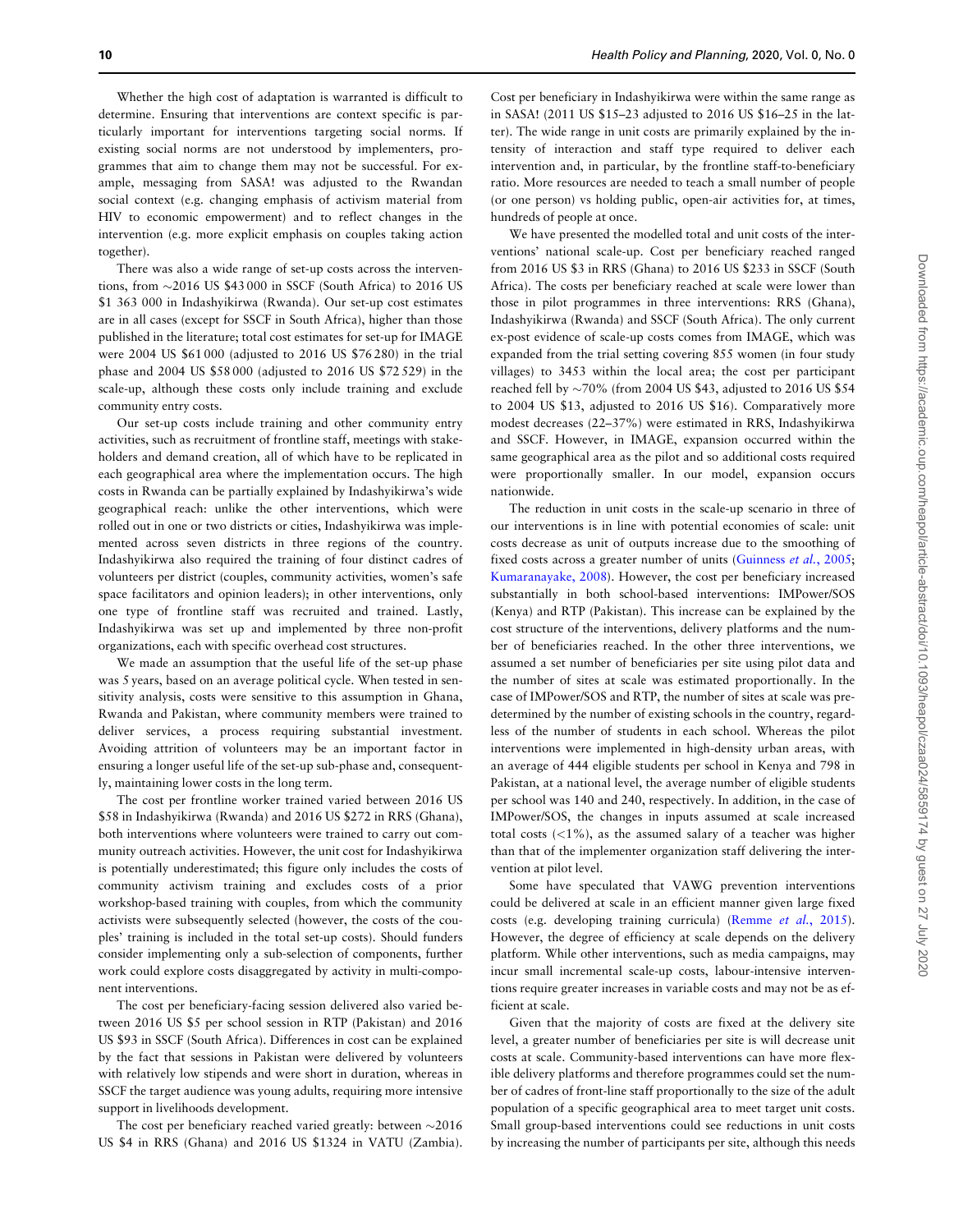to be weighed against potential changes in the quality of the programme stemming from different tutor-to-participant ratios.

School-based interventions and other interventions relying on existing institutional infrastructures, on the other hand, will have a fixed number of beneficiaries. To reduce unit costs, programmes could focus on high-density areas, although this would penalize lowdensity and hard-to-reach communities. Furthermore, the codelivery of other interventions within the same school platforms (such as health interventions) could help IMPower/SOS and RTP lower unit costs and achieve economies of scope (i.e. reductions in unit costs as the types of services increase). In addition, in schools with fewer students, facilitators could deliver each session to more than one class at a time, thus reducing the cost per student reached.

Alternatively, different models of delivery could shift activities from volunteers to school teachers, as has been done in other settings by the implementers of RTP in Pakistan. However, this model has not been evaluated in a trial setting and, therefore, there is uncertainty around its effectiveness. A shift from head coaches to teachers could reduce financial costs for the implementing organization; whether this reduces or increases economic costs depends on the degree to which teachers have idle time or whether VAWG prevention activities displace other teaching duties creating a need for further staffing.

## Limitations

Our study suffers from several limitations. Development costs were not captured in three of the interventions costed as records were unavailable. While we report total development costs where available, we exclude annuitized development costs from implementation calculations to ensure comparability. It was difficult to differentiate between development and adaptation costs in Indashyikirwa. However, sensitivity analysis showed that assumptions on the allocation of these costs had little effect on total costs.

We collected costs at different time points, and some data were captured retrospectively. While not problematic when reviewing financial records, capturing time use data post-facto through interviews can be subject to recall bias.

In our scale-up analysis, we assume that costs of adaptation will not be replicated when the intervention is scaled up within the same country. However, this presupposes a high degree of in-country homogeneity, which varies by setting.

Furthermore, we model the costs of expanding each intervention in the country in which it was trialled. However, scale-up may prove more complex, involving a combination of different interventions targeting different types of beneficiaries through different platforms depending on need (e.g. implementing community-based interventions only in rural areas and school-based ones only in cities).

Our data could be used to plan scaling up programmes in the countries where they were piloted. However, while they could also be used to estimate costs in other countries, it is important to reflect on issues of transferability. We have already mentioned the high adaptation costs involved in Indashyikirwa; whether further adaptations in other countries would be as costly is uncertain. Staff costs made up the majority of total costs in our study and, thus, understanding how salaries vary between countries is important. Furthermore, these interventions require different types of skilled and semi-skilled workers who may not be readily available in some countries, potentially increasing training costs. Changes to the intervention's length and intensity of treatment, which would have cost implications, could also potentially be necessary depending on the

receptiveness of the target population. Costs at scale may also vary in other countries depending on the availability of similar delivery platforms.

Our work provides a substantive contribution to the economic literature on VAWG prevention but further work is needed. While unit costs are relevant for purposes of budgeting and ensuring financial sustainability, they do not explain whether the intervention has ensured good value for money. More resource-intensive interventions (such as those delivered to smaller groups) may be more effective; and so cost-effectiveness analyses are required to shed light on whether the additional costs represent good value for money.

As part of the process of calculating scale-up costs, we engaged implementers to propose service adaptations potentially implementable at scale. However, whether changes to programme inputs and delivery could lead to changes in effectiveness is unknown. Further empirical work is needed to see if our estimated costs are achieved at scale and understand the trade-off between reduced costs in programme delivery and sustained effectiveness in VAWG prevention interventions. However, if resources required to carry out empirical work, particularly trials, are not available, other techniques such as decision analytic modelling could be considered.

While our analysis gives an indication of changes in unit costs at scale, additional costs needed to deliver services to the hard to reach are not explicitly modelled. Further work is needed to understand the optimal scale to which service delivery should be extended. Moreover, although increasing financial, human and capital resources is a necessary part of scaling up interventions, these increases on their own may not guarantee a successful scale-up [\(World Health](#page-11-0) [Organization, 2008\)](#page-11-0). Creation of adequate demand, strategic sequencing of expansion and engagement with local stakeholders and institutions may also be necessary and may require additional resourcing.

## **Conclusions**

VAWG presents a substantial human rights and societal challenge globally. Interventions that prevent VAWG demonstrate a wide range of costs, varying according to the geographical reach, number of intervention components, platforms and the complexity of adapting the intervention to the country. 'What Works' has proved a unique opportunity to estimate and compare these costs using standardized methods across different intervention models, providing a substantial source of costs to assist those planning the scale-up of VAWG interventions going forward.

# Supplementary data

[Supplementary data](https://academic.oup.com/heapol/article-lookup/doi/10.1093/heapol/czaa024#supplementary-data) are available at Health Policy and Planning online.

## Acknowledgements

This work was supported by What Works to Prevent Violence: A Global Programme on Violence Against Women and Girls, funded by the United Kingdom's Department for International Development (DFID).

Conflict of interest statement. None declared.

Ethical approval: We received ethical approval from the appropriate boards in the following institutions: London School of Hygiene & Tropical Medicine, South African Medical Research Council, KEMRI, Stanford University, Johns Hopkins University, University of Zambia, University of KwaZulu Natal, Aga Khan University, Kintampo Health Research Centre, University of Ghana, Rwanda National Ethics Committee.